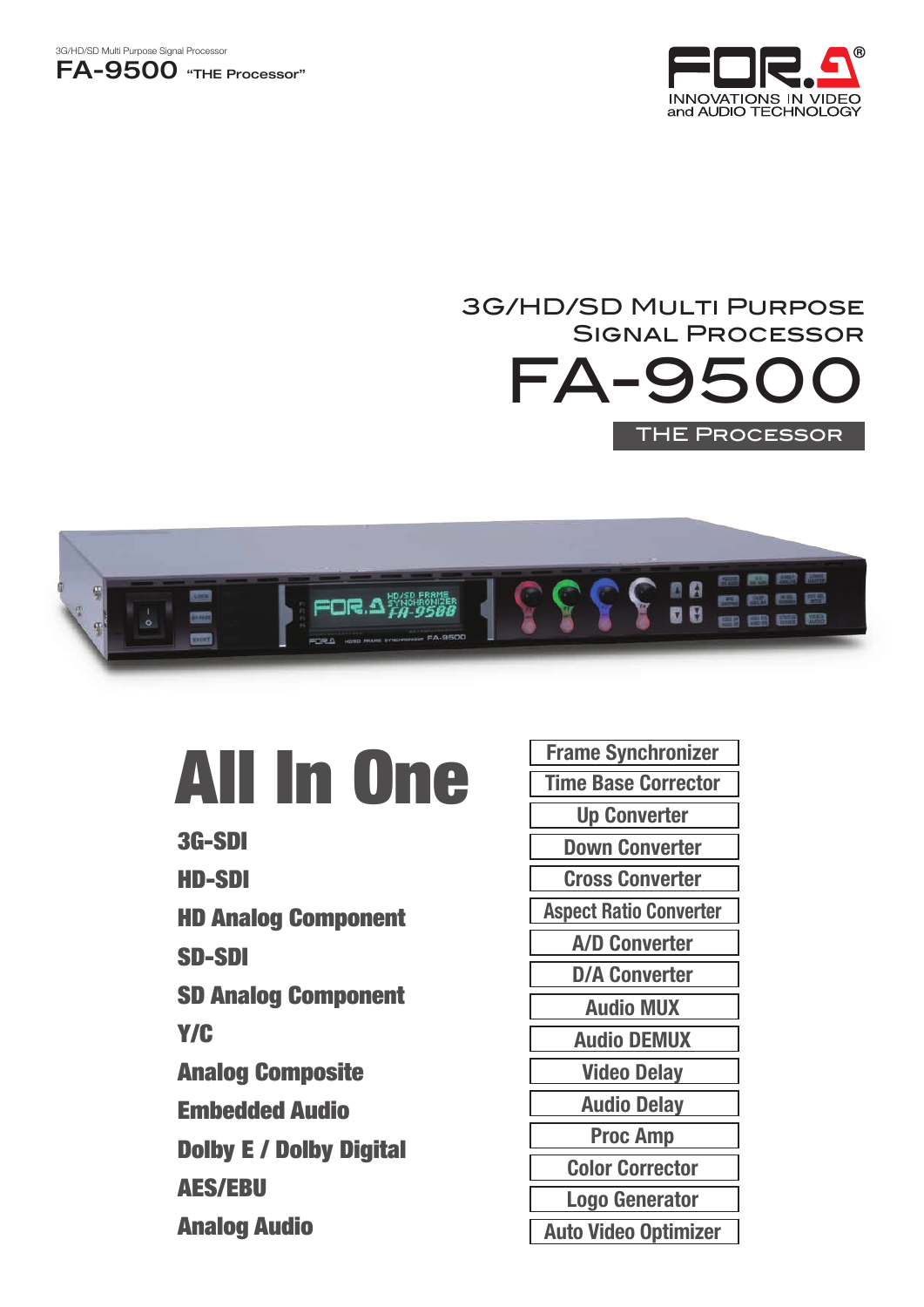## FA-9500, the Utmost in Frame Synchronizers

The FA-9500 is a multipurpose signal processor loaded with the functions you need for video production.

The unit supports 3G-SDI, HD/SD-SDI, and analog composite I/O. In addition to its functionality as a frame synchronizer, it also provides up/down/cross/aspect converter, color corrector, and automatic video optimizer (AVO) as standard features. It can convert many types of video and audio signals. Numerous additional functions include, as options, analog component I/O, logo generator, Dolby E encoder/decoder. By combining these varied options, a single unit can provide optimal functionality for all video production scenes, including that for transmission, line production, news reporting, production, editing and distribution. As long as you have an FA-9500, you won't need any other piece of peripheral video equipment.



#### 3G-SDI/HD-SDI/SD-SDI/Analog Composite I/O

For video input, 3 inputs come standard (2 3G/HD/SD-SDI inputs and 1 analog composite input). When you add options, you can select 1 channel from up to 4 inputs. Two SDI input channels are independently synchronized, so during switchover there is no "shock" to either video or audio signals.

In addition, each SDI input has an error detection function. When the signal is cut off or an error detected, a clean switch is triggered and effects a seamless changeover to the other channel. (optional)

Selected input signals go through 2 converter circuits and are respectively output as SDI and analog composite signals. Each channel has 2 distributed outputs. SDI and analog composite both additionally are provided with an I/O bypass function in case power is cut or there is an emergency.

#### Powerful Frame Synchronizer Performance

FOR-A's frame synchronizers have always exhibited superior performance when processing video with poor quality signals. Synchronizer modes that can be selected include Frame, Line, Input and AVDL modes. The automatic AVDL adjustment range is 5H in HD, 1H in SD.

Moreover, in every mode both H and V ancillary data can be passed through.\* \*If input/output formats differ, packets that can be passed through are subject to limitations.

#### Automatic Video Optimizer (AVO)

This feature lets you monitor video in real time and automatically correct it to normal levels. Ideal for correcting over/under-exposed video, video with exposure better suited to the background than the subject, and so on.

- Real time correction: Monitors the video white level, black level and gamma curve and automatically corrects them to normal levels (Processing time: Minimum of 1 frame)
- Dynamic range correction: Recognizes dark and bright areas in video, and implements ideal corrections only in places requiring correction, in order to output highly viewable video with a wide dynamic range
- Correction range adjustment function: Allows you to set the range for level adjustment (e.g. set level subject to correction of dark areas)
- Mask function: Allows you to set unnecessary areas for monitoring within the video (e.g. designate places where captions are displayed)



#### 3G Signal Support

In addition to ordinary 1.5 Gbps HD signal processing, the FA-9500 also supports 3 Gbps signal processing. Aside from 3G-SDI signal I/O, the FA-9500 offers 2-way conversion with ordinary HD and SD signals.

#### Digital/Analog Audio I/O

Like video signals, audio signals have digital and analog I/O. Provided are sixteen synchronous/asynchronous channels\* of embedded audio, 8 channels of AES/EBU, and 4 channels of analog audio are provided, supporting audio signals of a total of 28 input channels and 28 output channels. Many types of signal processing are possible, including embedding and de-embedding with video signals and A/D, D/A conversion, flexibly supporting even multi-channel audio content. Individual sampling rate converters are provided for each audio channel. Signal processing without any phase gap between channels is possible for such processes as delay adjustment, level adjustment, down-mixing and remapping. \*During HD input/output only. In SD, only synchronous audio is supported, and at most there are 16 input channels and 12 output channels.

#### Up/Down/Cross/Aspect Converter

In addition to A/D and D/A conversion, an up/down/cross/aspect converter is standard equipment on the FA-9500. Besides mutual conversion between HD and SD, the FA-9500 offers mutual conversion between 1080i format and 720p format (IP conversion) and video expansion and shrinkage.

#### Second Converter

In addition to the ordinary up/down/cross/aspect conversion process, 1 more converter channel is provided for up/down/cross/aspect conversion. If HD/SD simultaneous output is required, this unit is all it takes to deal flexibly with that requirement.



#### Other Features (Standard Functions)

- Video delay
- 2D/3D comb filter for Y/C separator (composite)
- Web browser-based monitoring and control
- SNMP monitoring/control partial function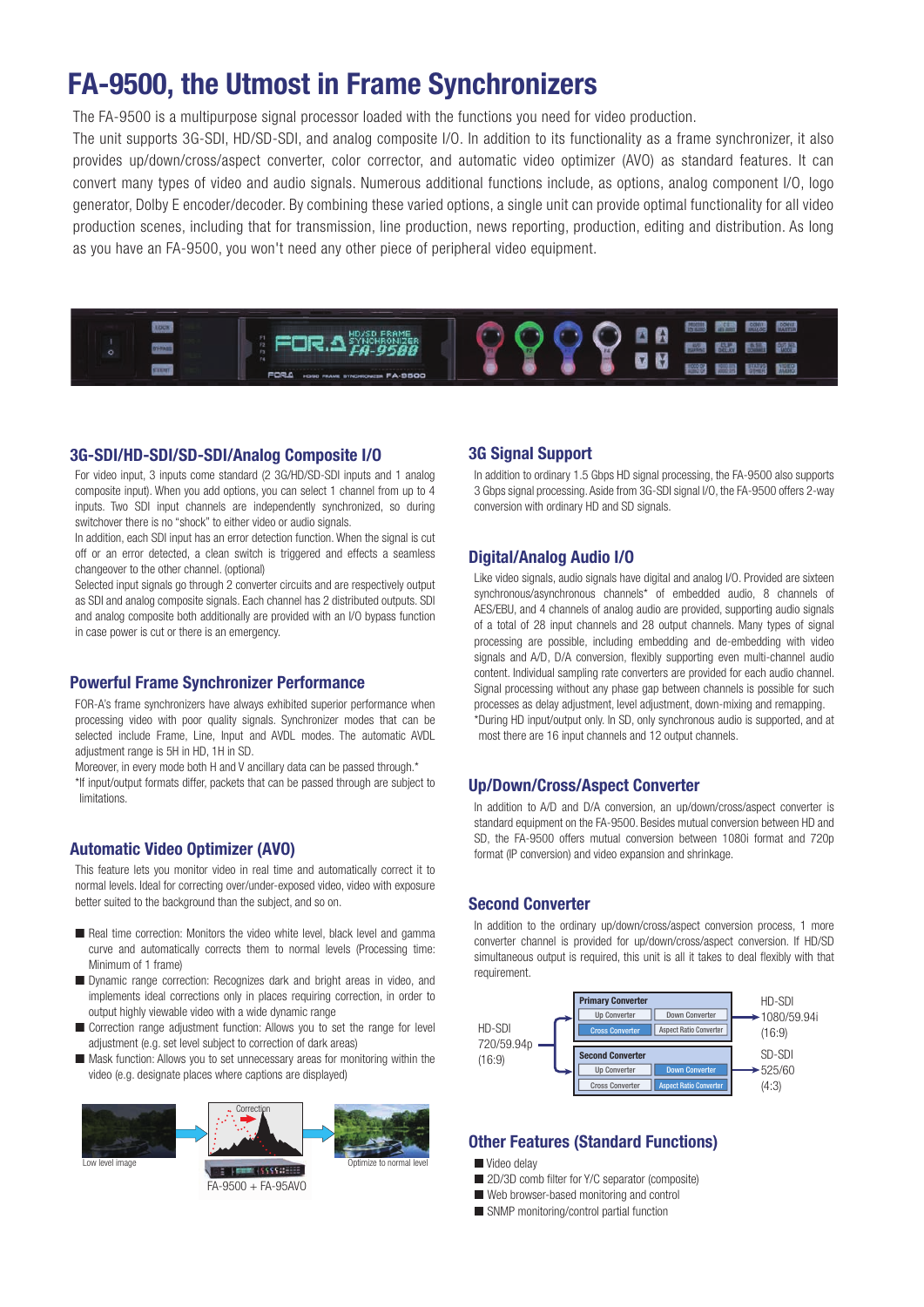

#### Color Corrector Logo Generator

A color correction function is also standard. In addition to implementing color corrections with 3 color correction modes (balance, differential and sepia), original colors in selected color spaces can be reproduced using gamma adjustment or various level adjustment functions.

- Three types of color correction modes (balance, differential and sepia)
- Gamma adjustment function (high, mid and low tone)
- White level and black level adjustment
- Various clip functions (YPbPr, RGB)

#### Color correction mode





epia mode For monotone color schemes.

#### For color correction in RGB signals.

For color correction without effecting the white balance.

### Varied Options

The FA-9500 offers a wide range of options that let you expand with the functions you need without waste. Many types of functions can be added, starting with video I/O boards.

This feature lets you impose logo images, including corporate logos and net logos. Data is maintained even when the power is off. This feature can be used for branding purposes, or as a side panel added to a 4:3 video in place of a logo.



#### Dolby E encoder/decoder

An optional Dolby E encoder/decoder can be equipped as a function for adding audio. This enables accurate monitoring and signal correction of multiple channel surround sound.

#### Other Options

- Analog component I/O
- Changeover function
- Digital audio expansion cable
- Redundant power supply unit





#### External Dimensions